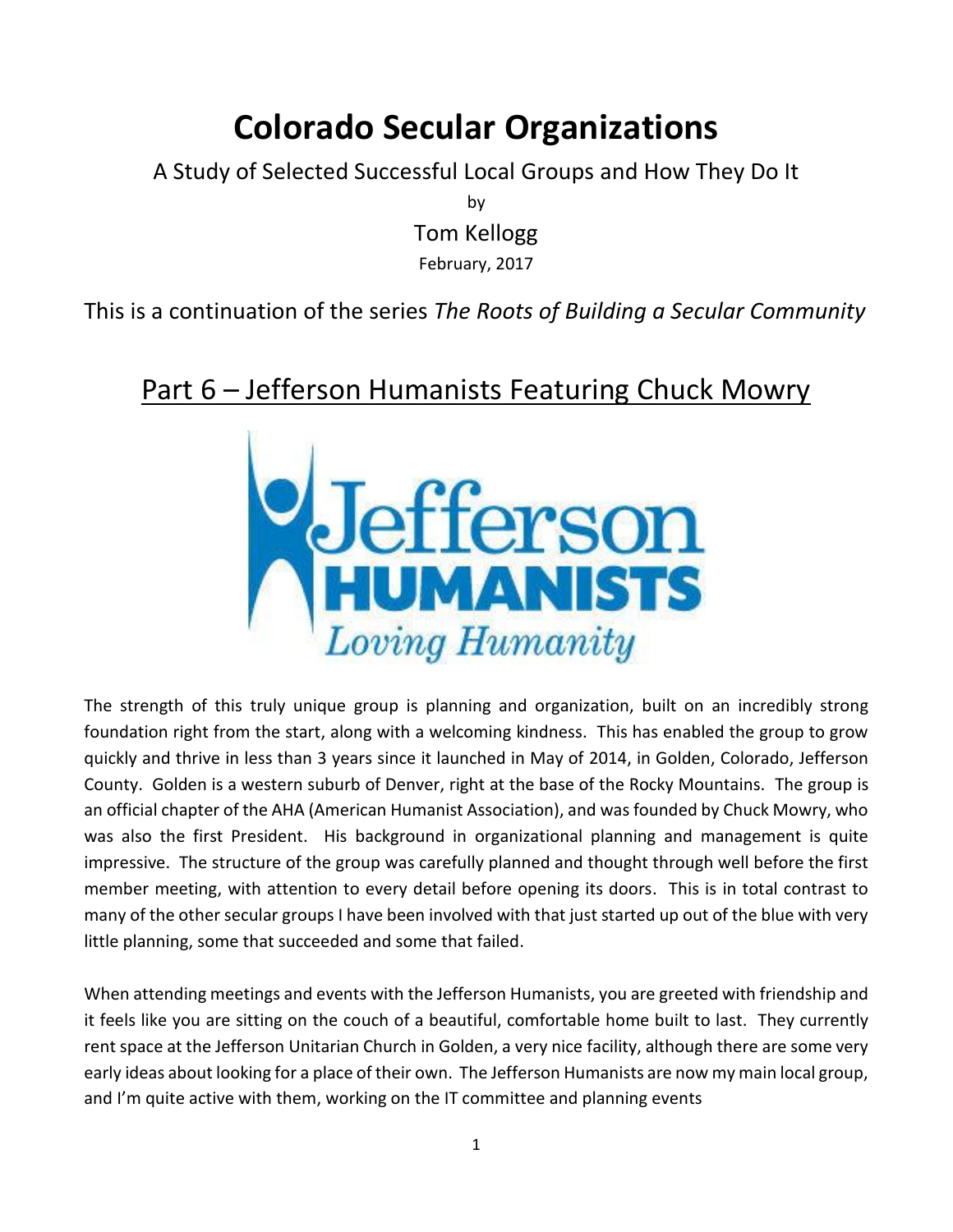Memberships are \$35 for individuals, \$50 for Dual, and Sustaining Memberships are \$100. There is an annual funding effort and members are encouraged to make pledges for larger amounts. Pledging and Memberships for 2017 total over \$21,000 from approximately 90 members.

One of the amazing abilities of the Jefferson Humanists is to appeal to both hard core atheists like me, and humanists who have a softer approach or are still on the spiritual side of the fence. Of course, this has caused some minor conflicts, such as some members wanting to take out the phrase "Good Without God" from the AHA motto that the JH promotes. This is where others and I drew a line in the sand, stating that we must be true to the teachings of secular humanism or perish in a sea of mediocrity. On the other hand, getting along with all humanists has made me tone down my radical atheist approach.





Barb Bailey, the current President Lindy Baer, the Program Committee Chairperson

Every Monthly Meeting is well planned, with a good speaker from the local area, and occasionally pay to bring in a nationally known speaker. In fact, the Jefferson Humanists paid to have Roy Speckhardt, the Executive Director of the American Humanist Association flown out from Washington D.C. This was made into a two-day event, with a picnic reception on a Saturday, followed by the main speaking event on Sunday. These events were announced to all the local secular groups in the Denver area, who were invited to attend for free. The attendance was phenomenal. On another occasion, Becky Hale, the President of AHA was sponsored by the Jefferson Humanists to speak at a monthly meeting. She only had to drive about a hundred miles from Colorado Springs, and it was a real honor.

Also at the Monthly Meetings, supper is always served, which ranges from a fancy appetizer bar to a fullblown dinner, for a modest donation. Wine is served for a \$3 donation. People eat, drink and socialize. A free lending library at each monthly meeting has several hundred secular books to choose from.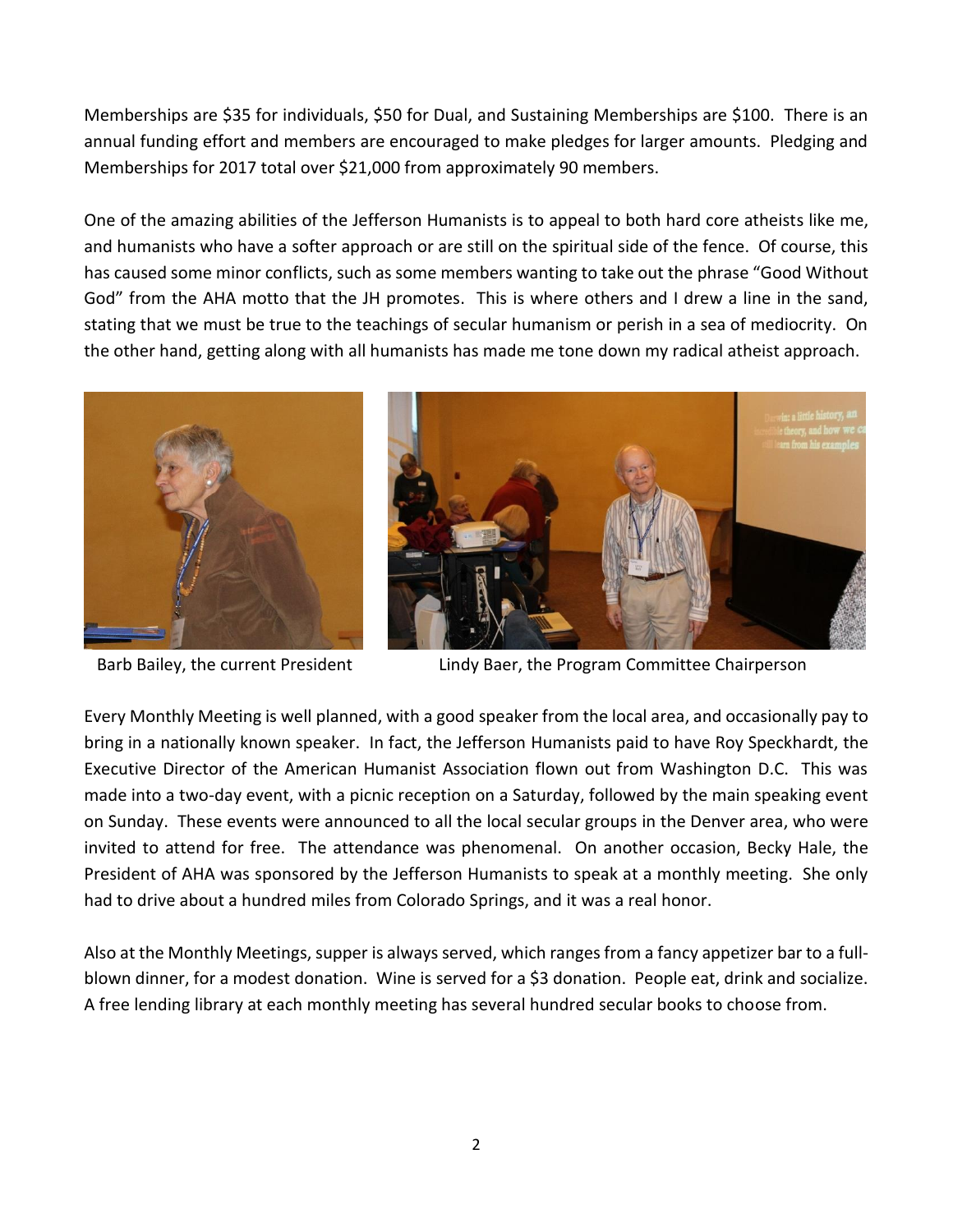

Monthly Meeting The Edna Miller always puts on a feast

Once the monthly meetings were well established and popular, other regular and special events were slowly and carefully added, one at a time. The Jeffersonhumanists.org website has lots of information about members and events, with a link to the Meetup.com page, which has become an essential tool for announcing events, although it took a while for members to get used to it.

- First, a monthly newsletter was created, currently published by Nancy Bolt and Bob Hoffman.
- Then, FROG was added (Freethinkers Reading Opportunity Group), a monthly book club that is well attended. It is run by board member Matthew Elisha.
- I started a monthly dinner social at a local restaurant, which is going strong. Currently, we meet at the same great restaurant on the 3<sup>rd</sup> Wednesday of the month.
- The Jeffco Political Action Taskforce (JPAT) was started right after the 2016 election as a response to the election results, and meets every two weeks. It is run by member Ralph Hughes and already has over 30 participants. It was formed as a JH program, but attracts other concerned members of the community as well.
- Humanist Perspectives, a monthly 3rd Saturday Morning event explores humanism with presentations, videos, movies, discussions, round table forums and more. Coffee, juice and pastries are served. It is run by Vice President Jim Bole and me, and is just getting started.
- Periodic movie nights are scheduled at local movie theatres.
- Each summer, several barbeques and picnics are held, and In December, a winter solstice party.
- Individual events are regularly scheduled. To celebrate Darwin Day, we recently went on an evolution tour at the Denver Museum of Nature and Science. We have also been to the Denver Art Museum. A music concert was put on by the JH, along with other events.

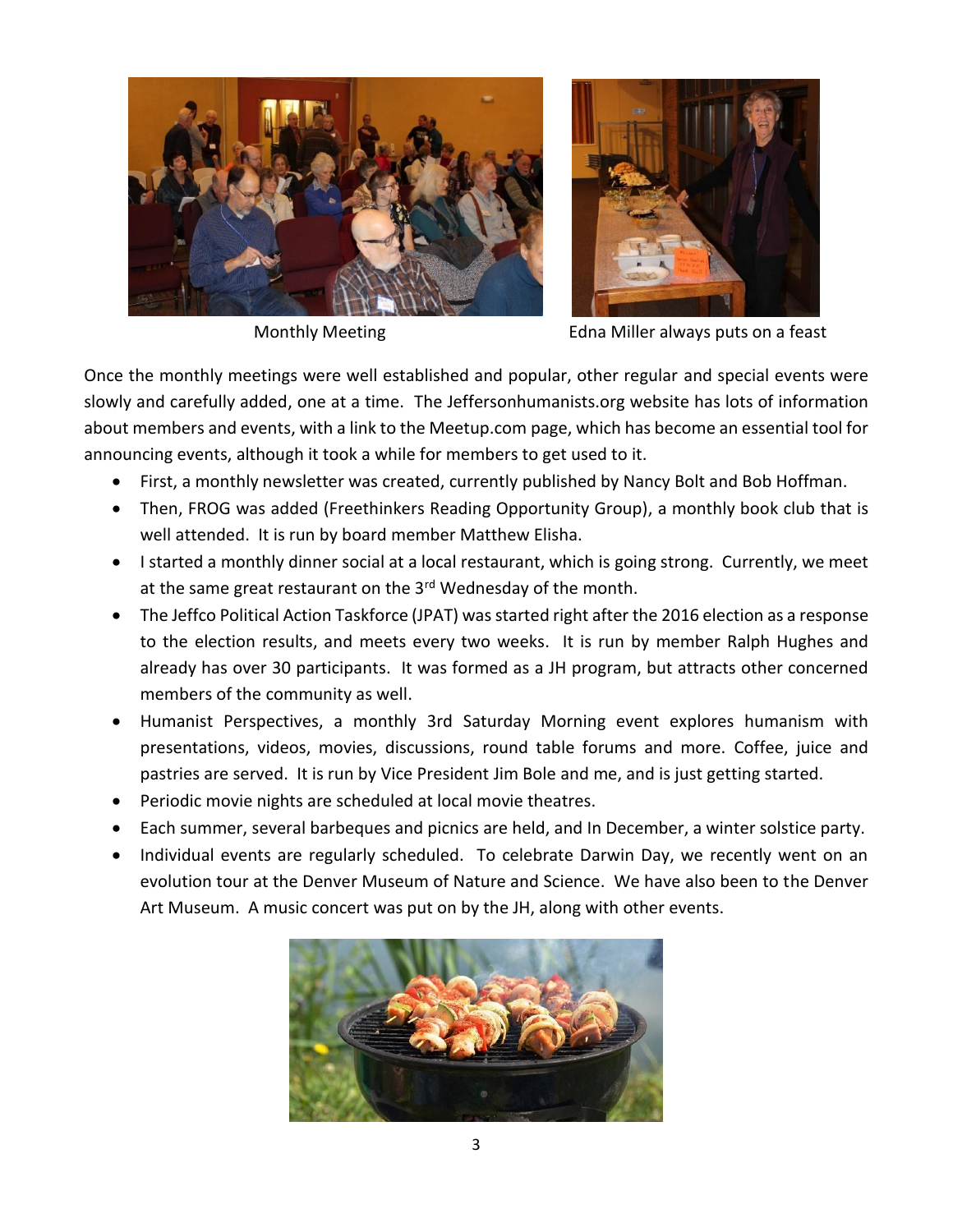#### **About the Organization and How it Works**

Coming from other secular groups that were more informally run, I must admit that the Jefferson Humanistsseemed almost too bureaucratic at first, something that made me a little uncomfortable, with all the sub-committees and approval procedures, etc. Now, after being involved with the JH, and comparing its structure with other groups, I see an amazing role model that other groups can follow.

In past experiences with other groups, they can be loosely structured. One person may be given ownership to create and run a program or event as they see fit. This can be very motivating and allows for creativity and free expression. Single events can be a success. Regular programs and events can succeed, or they can fall apart from poor planning, lack of direction or the organizer gets burned out by being stuck with all the details and work when volunteers don't show up.

Now, let's examine how the Jefferson Humanists would handle this same kind of scenario. They have a strong working Board, and a full day annual planning retreat lead by a skilled consultant-facilitator. A proposal for a program or one-time event is created by a committee or leader and developed into an initiative, along with a plan for implementing it. This is presented to the board of directors who analyze it and determine the viability, relevance to the mission and what resources are needed, such as volunteers or money. Suggestions are made to improve the plan or it may be rejected. Once the proposal is approved by the board, careful planning takes place before implementation, with regular status updates to the board.

Different committees may also be involved with the project. For instance, the regular monthly meetings are handled by various committees who coordinate together. The Program Committee locates and schedules speakers. The Community Development Committee plans and serves the dinner or appetizers. The Administration Committee determines the budget, manages the venue and pays the expenses. The Executive Committee oversees the implementation as part of the Board of Directors.

By using this method of delegating tasks, each person involved with a project or event knows exactly what they are supposed to do, and can focus on it. No one gets overloaded with too many tasks and responsibilities. This also makes it more enjoyable with lots of comradery.

People are often on more than one committee, and board members are on committees. A committee might have only one person in it. Each committee has a chair person and they meet periodically or at events. Issues are discussed and resolved. Different board members are the liaison for each committee for communicating issues back and forth or to implement decisions made by the board.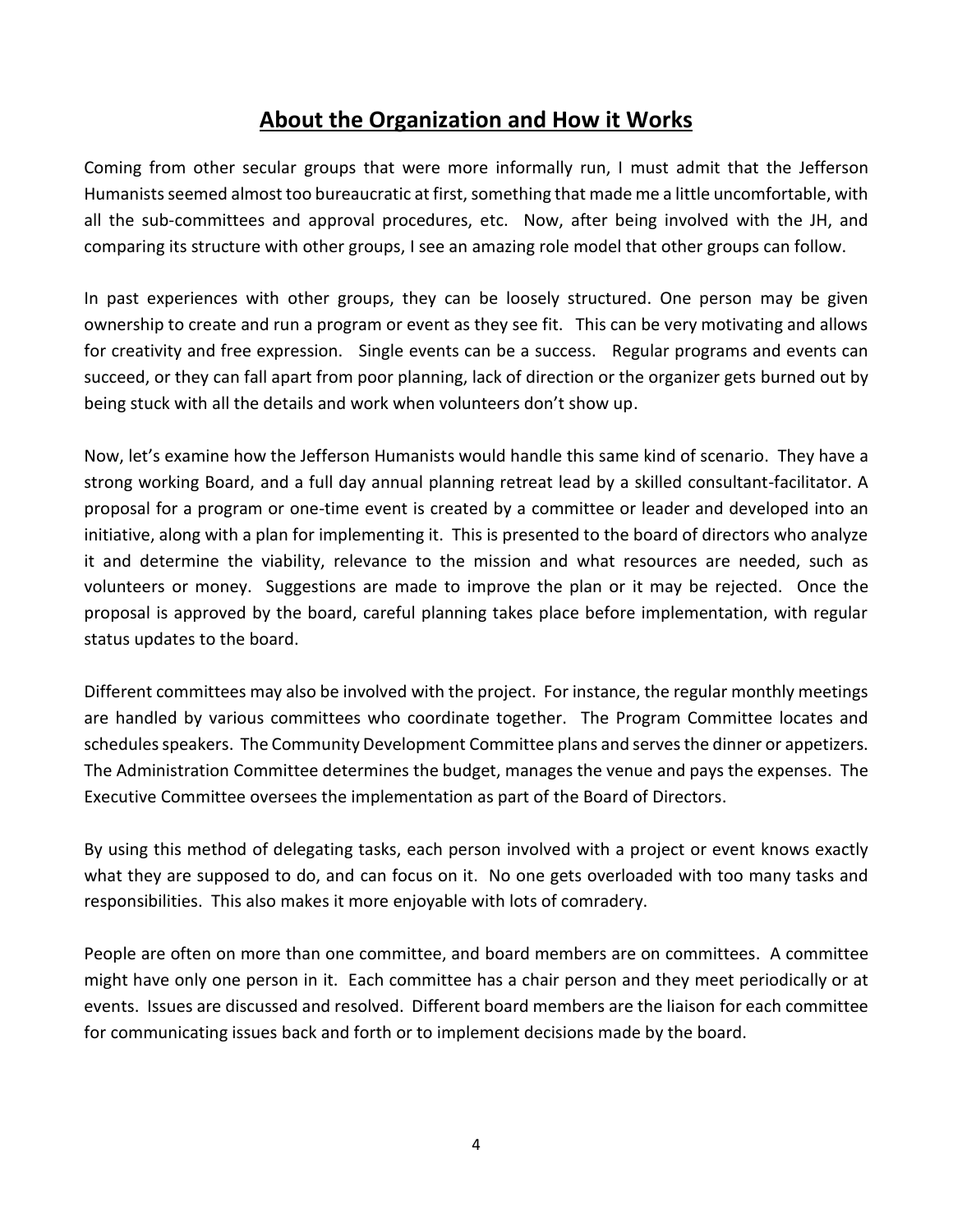#### **Committees**

- Executive
- Administration
- Finance and Budget
- Membership
- Facilities
- Community Development
- Education
- Program Committee for Monthly Meetings
- Program Committee for other events and programs
- Communications/Information Technology
- Newsletter
- Publicity
- Social Action
- Political Activism

### **How the Jefferson Humanists began**

The 5 original members who started the Jefferson Humanists with Chuck Mowry were members of the Jefferson Unitarian Church (JUC) in Golden, Colorado. JH now meets at JUC. Although the Unitarians are progressive and open to all beliefs with humanist values, the 5 members and others felt that the church was a little too religious.

They realized that their beliefs were more in line with secular humanism, and their motivation and passion was to create a group looking for community without religion. They knew that many church values incorporated humanist values, such as justice, compassion, freedom, honesty and caring that are moral and ethical. These values apply to all humans. Another similarity of Churches and non-profits is that they all must focus on membership, funding, activities and publicity. However, churches add on nonsense that is contradictory to the modern understanding of reality. Religion was a first attempt to explain science, but unlike science, does not accept new truths as they are discovered.

In 2013 the 5 founders had a conversation and asked themselves, "can we really form a humanist group?". They contacted Rachel Berman at the American Humanist Association (AHA) to find out about becoming a local chapter. Rachel sent guidelines and information about the procedure, and helped them contact all AHA members in Jefferson County.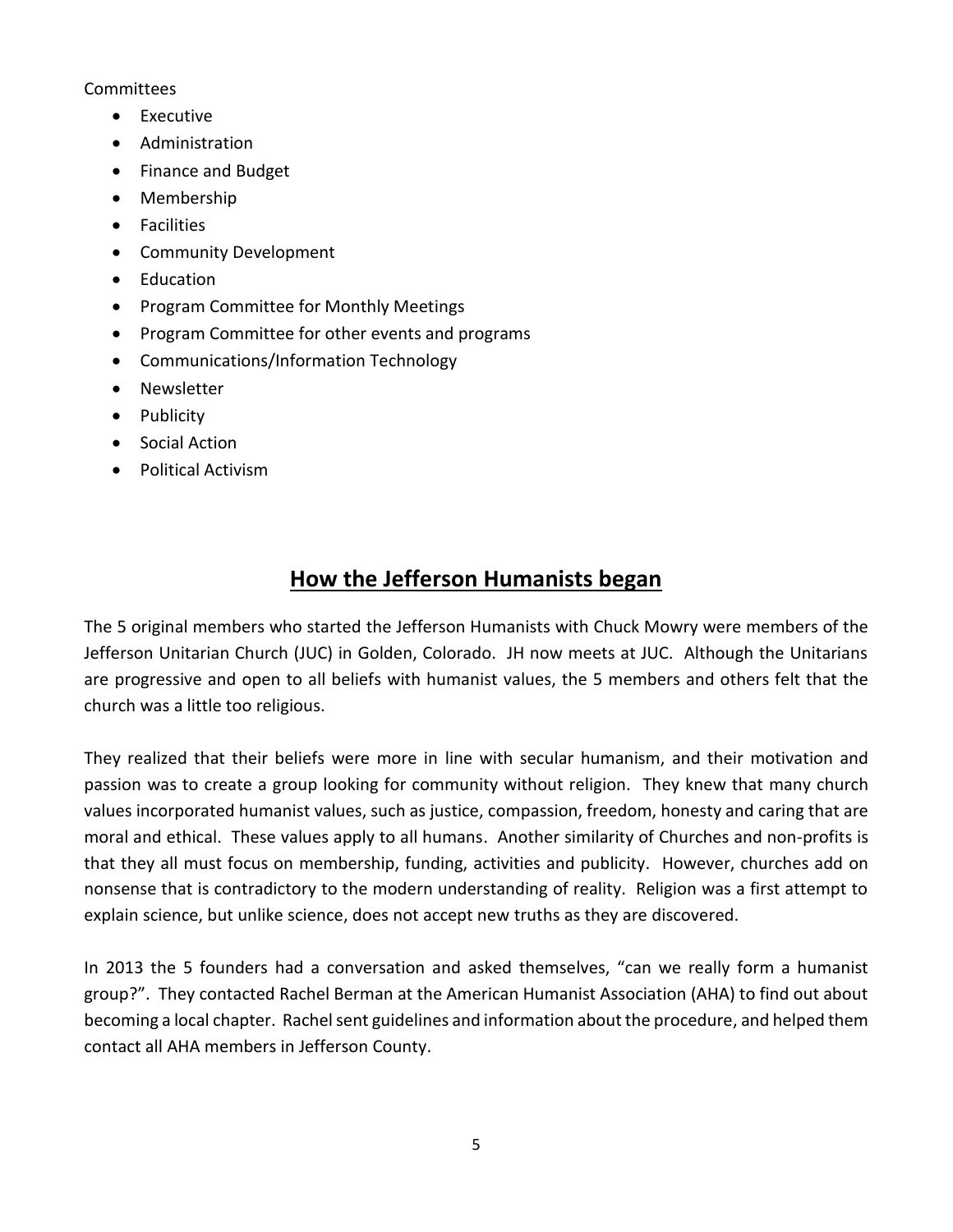By late 2013 there were about 10 people on board, mostly from the Jefferson Unitarian Church, and a membership drive began. Five area meetings were set up and the public was invited along with AHA members in Jefferson County to come learn about the new Chapter. Emails were sent out to announce the events, and 10 to 15 people attended each one, which attracted a good number of new members. At this point, it came down to the group having to take action on their own. Seed money would be needed to get started, so 10 generous persons together contributed \$6,000.

The founders filed and received a 501(c)(3) non-profit status from the government, and filed Articles of Incorporation with the state of Colorado. Bi-laws were carefully written together by the group, and a serious effort was under way to create the organizational foundation and structure of the Jefferson Humanists. This is where the group excels beyond any of the other local secular groups, with the exception of the Denver Secular Hub, although the Hub did have a sort of rough start. Chuck is a master of planning and building organizations, and did this professionally for many years. The planning and implementation of the Jefferson Humanists was nearly flawless.

Next, a board of directors was formed, then the sub-committees needed to cover every aspect of operations, as mentioned previously. The board met every two weeks during the start-up phase, and now meets monthly. Officer positions are President, one or more VPs, Secretary and Treasurer. The specific functions and scope of each committee were clearly defined and a chair person for each one assigned, mostly board members at first. Some positions were temporary while the group was forming

A lot of the initial members came from the Unitarian Church or by word of mouth. Members of JUC were invited to join JH. JUC was basically OK with this, since the Humanist group was not trying to steal church members. They were only offering a group to join as an additional activity. However, in the end, some people did leave the church in favor of the humanists, and some are still in both organizations.

The group was brave enough to cross over into the atheist world, where I resided. They wanted to become a part of the Denver area secular community, and have drawn members from there. They researched the local community for names of persons who were well known, and somehow Margaret and I came up. They contacted us with an invitation to join the Jefferson Humanists.

Also, an extensive website was created to showcase the organization, with articles, features, photos and more. A document and archive library allows anyone to look up previous newsletters, articles and other documents. Meetup.com is also an important tool for announcing events.

After months of planning, the very first official membership meeting of the Jefferson humanists occurred in May of 2014, and 34 people joined the group. Kimberly Saviano from the Secular Hub was the first speaker. To have more offerings in the beginning, a free lending library was started at the first meeting with several hundred secular books donated by EvolveFISH and Boulder Atheist member Larry Bauman. There are now around 100 dues paying members, and over 200 Meetup.com members.